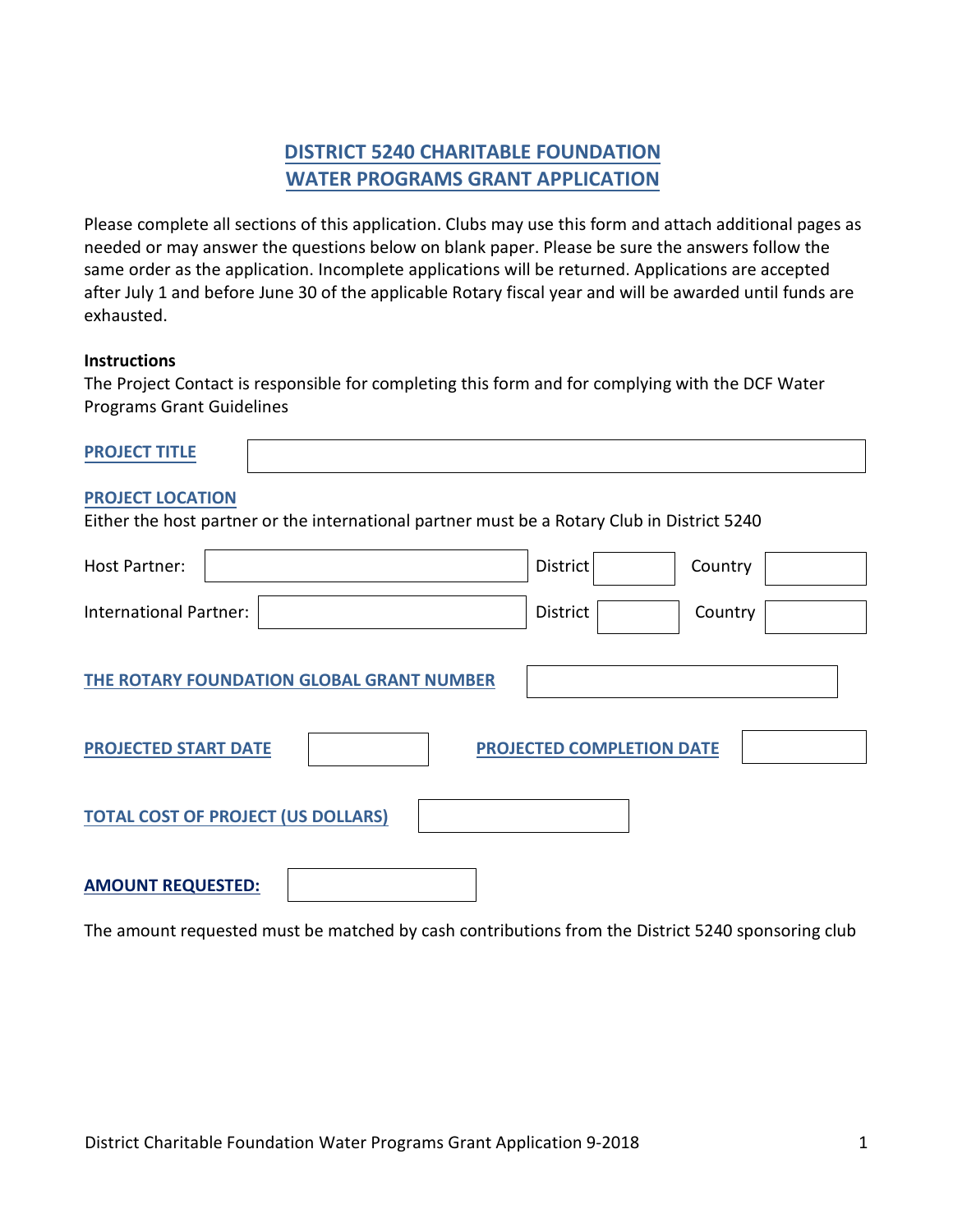#### **PROJECT DESCRIPTION**

Attach a copy of the Global Grant Application

1. What are the project objectives?

## 2. Who are the beneficiaries?

3. What are the long-term community impacts of the project?

District Charitable Foundation Water Programs Grant Application 7-2018 2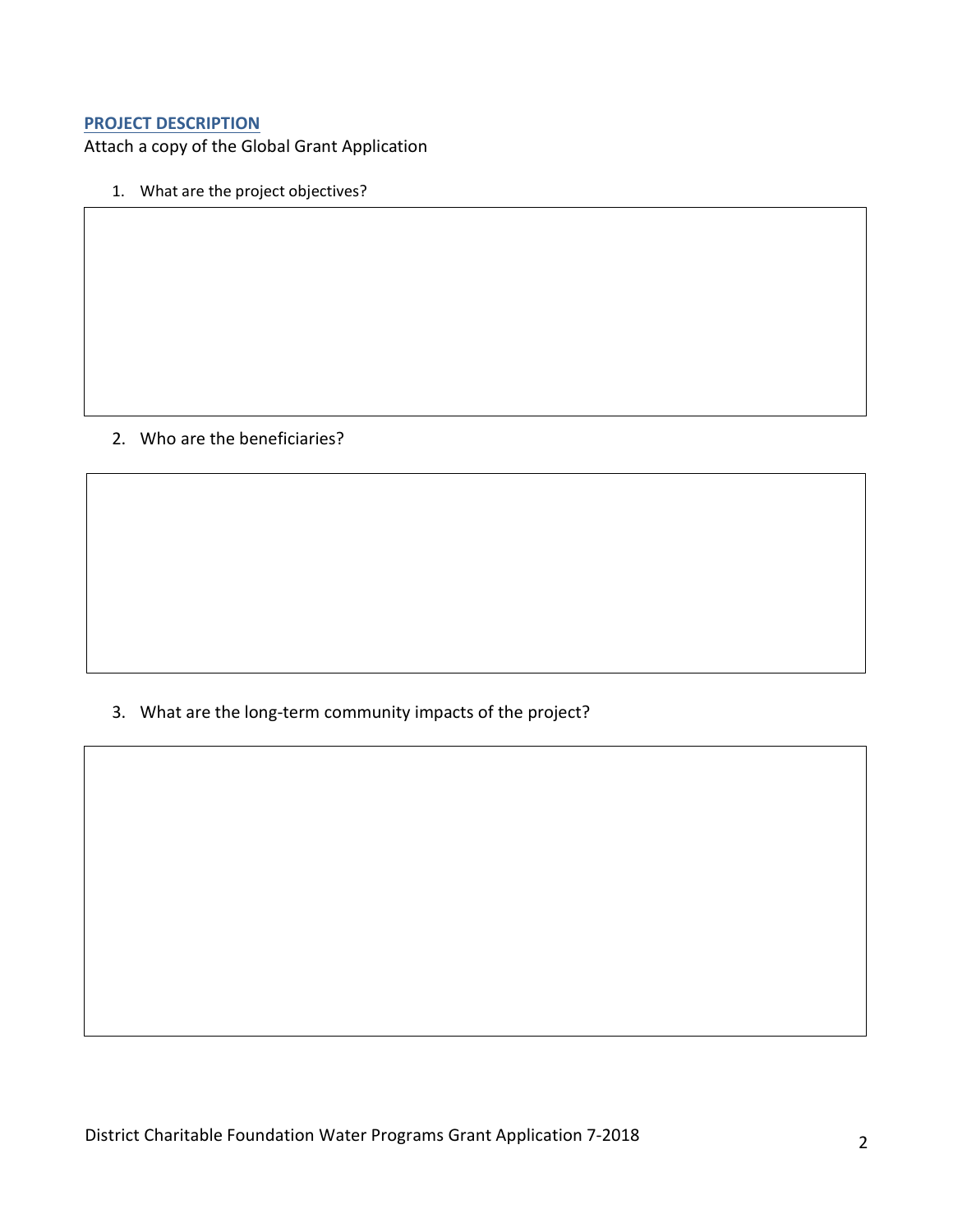## **DISTRICT 5240 ROTARY CLUB GLOBAL GRANT CONTACTS:**

| <b>Project Contact/Team Leader:</b> |                        |
|-------------------------------------|------------------------|
| Name                                | <b>Rotary Position</b> |
| Email                               | Telephone Number       |
| <b>Mailing Address</b>              |                        |
| <b>Team Member #2</b>               |                        |
| Name                                | <b>Rotary Position</b> |
| Email                               | Telephone Number       |
| <b>Mailing Address</b>              |                        |
| <b>Team Member #3</b>               |                        |
| Name                                | <b>Rotary Position</b> |
| Email                               | Telephone Number       |
| <b>Mailing Address</b>              |                        |

٦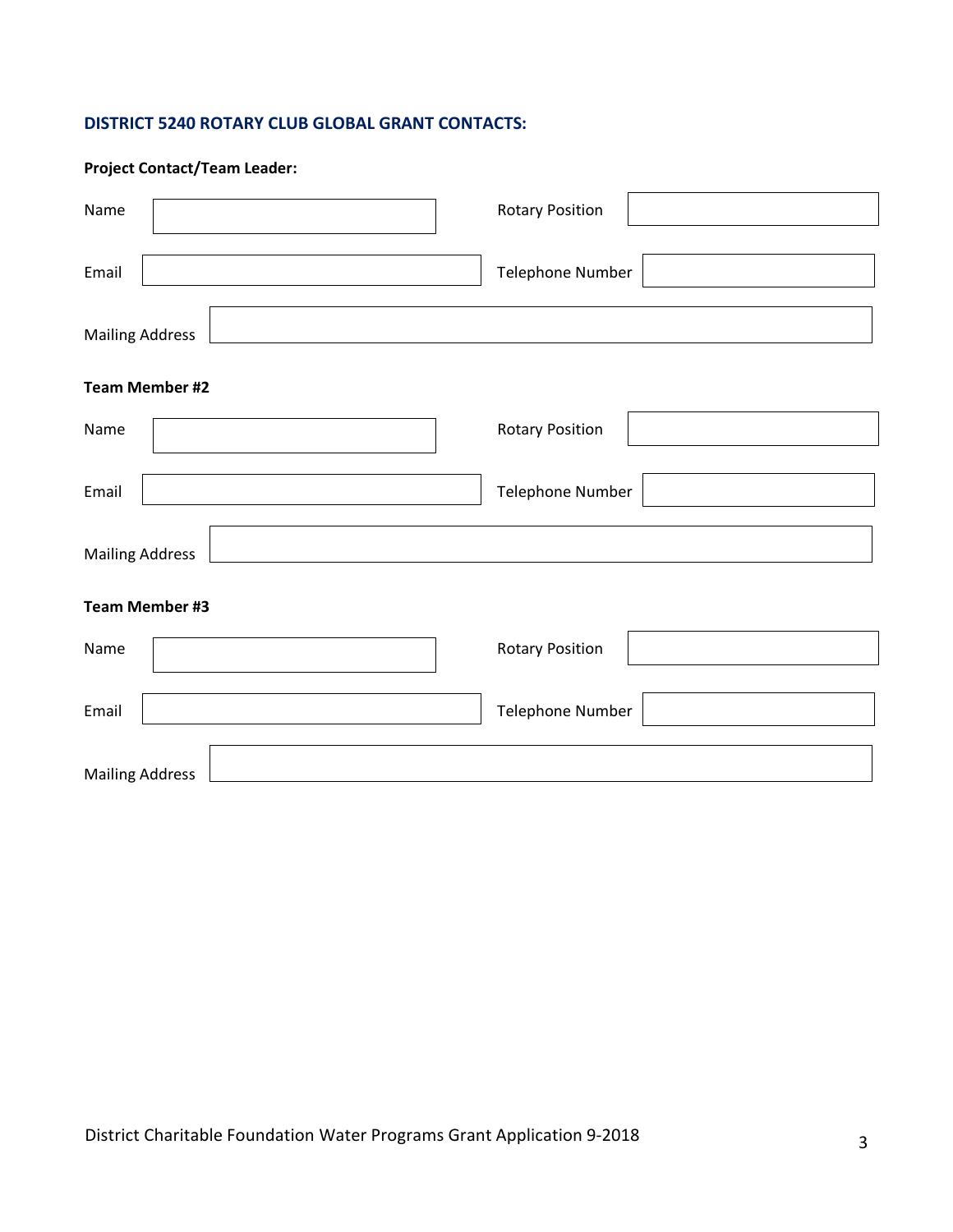## **AGREEMENT**

This Application and Agreement are entered into between the identified project sponsoring Club below and the District 5240 Charitable Foundation. In applying for and accepting Project Funding, the project sponsoring Club agrees:

- 1. To utilize the Project Funds in support of the project as outlined in this application. Funds provided by the DCF will not be used for any purposes other than those considered eligible by the DCF as described in the DCFWPG Guidelines and the TRF Global Grant requirements.
- 2. To defend, indemnify, and hold harmless Rotary International (RI), TRF, District 5240, District 5240 Charitable Foundation, their respective Directors, Trustees, Officers, employees, and committee members (Collectively RI/TRF/District/DCF) from any and all damages, losses, judgments, costs, fines, awards, liabilities, and or expenses, including without limitation reasonable attorney's fees and costs of litigation, asserted or recovered from RI/TRF/District/DCF, that result or arise directly or indirectly, from the implementation of this project.
- 3. That this agreement may be cancelled for any reason without notice upon the failure of the sponsoring club to abide by the terms set forth herein. The sponsors agree to return total funds granted if funds are misused.
- 4. That the sponsoring club will provide the DCF with copies of the approved Global Grant application and any interim progress reports and the final report that have been submitted to and approved by TRF.
- 5. That all applicable laws of the State of California, USA, govern this Agreement.

By signing below, I certify that Global Grant area of focus is Water and Sanitation. Further the sponsoring club acknowledges and accepts the terms of this Agreement and agrees to abide by the stipulations set forth therein.

| District 5240 Sponsoring Rotary Club |  |       |  |
|--------------------------------------|--|-------|--|
| Club President (Print)               |  | Phone |  |
| Signature                            |  | Date  |  |

Funds will be sent directly to The Rotary Foundation upon notification by the sponsoring club that the Global Grant application has been approved by The Rotary Foundation.

#### **Email completed application to dcfgrants@district5240.org**